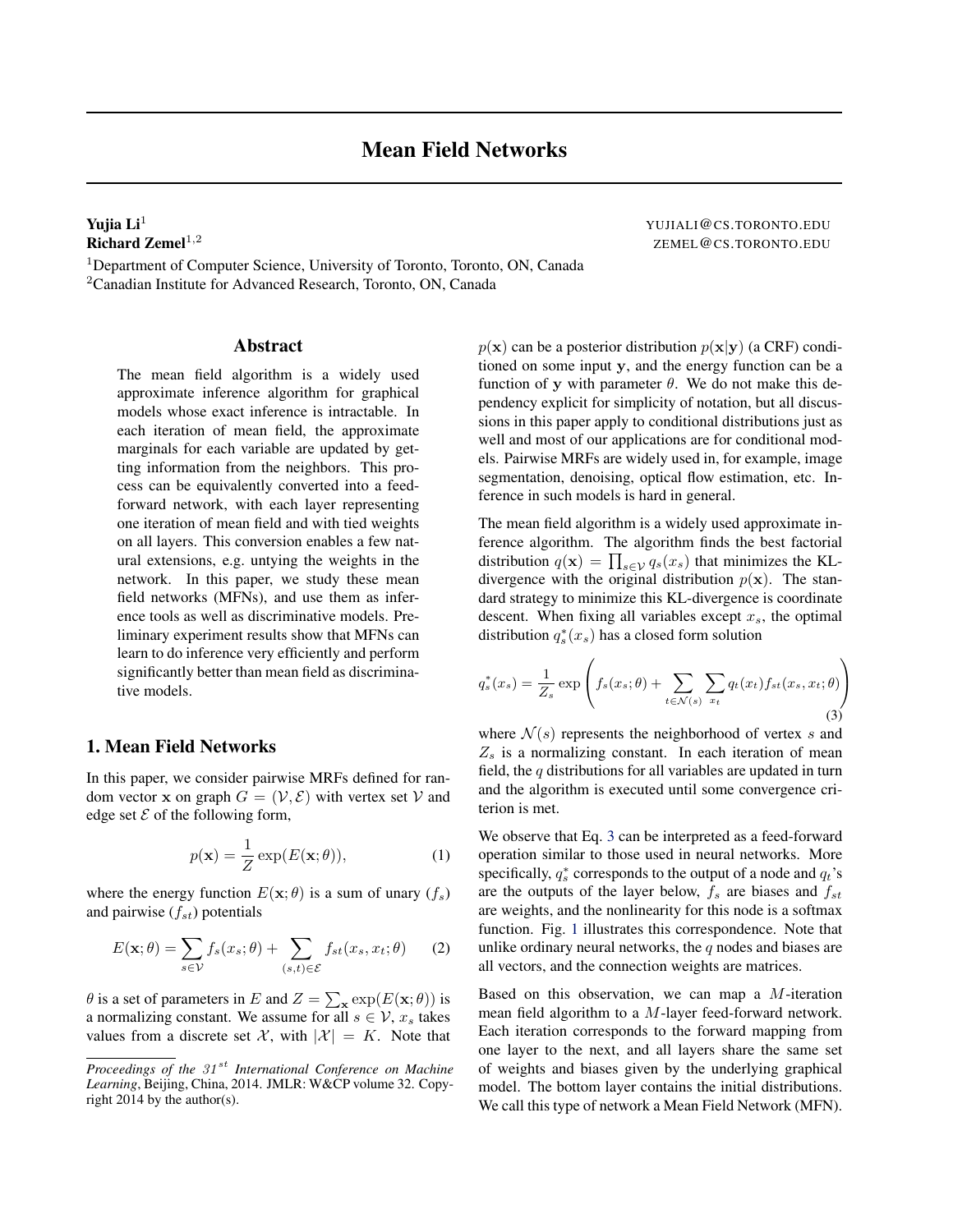<span id="page-1-0"></span>

Figure 1. Illustration of one unit in Mean Field Networks.



Figure 2. 2-layer MFNs for a chain model  $(0)$ - $(1)$ - $(2)$ - $(3)$  with (a) sequential update schedule, (b) block parallel update schedule. The arrows, weights and biases are dropped. The grey plates indicate layers. The height of a node indicates its order in the updates.

Fig. 2 shows 2-layer MFNs for a chain of 4 variables with different update schedule in mean field. Though it is possible to do exact inference for chain models, we use them here just for illustration. Note that the update schedule determines the structure of the corresponding MFN. Fig. 2(a) corresponds to a sequential update schedule and Fig. 2(b) corresponds to a block parallel update schedule.

From the feed-forward network point of view, MFNs are just a special type of feed-forward networks, with a few important restrictions on the network:

- The weights and biases, or equivalently the parameter  $\theta$ 's, on all layers are tied and equal to the  $\theta$  in the underlying pairwise MRF.
- The network structure is the same on all layers and follows the structure of the pairwise MRF.

These two restrictions make M-layer MFNs exactly equivalent to M iterations of the mean field algorithm. But from the feed-forward network viewpoint, nothing stops us from relaxing the restrictions, as long as we keep the number of outputs at the top layer constant.

By relaxing the restrictions, we lose the equivalence to mean field, but if all we care about is the quality of the input-to-output mapping, measured by some loss function like KL-divergence, then this relaxation can be beneficial. We discuss a few relaxations here that aim to improve Mlayer MFNs with fixed  $M$  as an inference tool for a pairwise MRF with fixed  $\theta$ :

(1) Untying  $\theta$ 's in MFNs from the  $\theta$  in the original pairwise

MRF. If we consider  $M$ -layer MFNs with fixed  $M$ , then this relaxation can be beneficial as the mean field algorithm is designed to run until convergence, but not for a specific M. Therefore chosing some  $\theta' \neq \theta$  may lead to better KLdivergence in  $M$  steps when  $M$  is small. This can save time as the same quality outputs are obtained with less steps. As M grows, we expect the optimal  $\theta'$  to approach  $\theta$ .

(2) Untying  $\theta$ 's on all layers, i.e. allow different  $\theta$ 's on different layers. This will create a strictly more powerful model with many more parameters. The  $\theta$ 's on different layers can therefore focus on different things; for example, the lower layers can focus on getting to a good area quickly and the higher layers can focus on converging to an optimum fast.

(3) Untying the network structure from the underlying graphical model. If we remove connections from the MFNs, the forward pass in the network can be faster. If we add connections, we create a strictly more powerful model. Information flows faster on networks with long range connections, which is usually helpful. We can further untie the network structure on all layers, i.e. allow different layers to have different connection structures. This creates a strictly more flexible model.

As an example, we consider relaxation (1) for a trained pairwise CRF with parameter  $\theta$ . As the model is conditioned on input data, the potentials will be different for each data case, but the same parameter  $\theta$  is used to compute the potentials. The aim here is to use a different set of parameters  $\theta'$  in MFNs to speed up inference for the CRF with parameter  $\theta$  at test time, or equivalently to obtain better outputs within a fixed inference budget. To get  $\theta'$ , we compute the potentials for all data cases first using  $\theta$ . Then the distributions defined by these potentials are used as targets, and we train our MFN to minimize the KL-divergence between the outputs and the targets. Using KL-divergence as the loss function, this training can be done by following the gradients of  $\theta'$ , which can be computed by the standard back-propagation algorithm developed for feed-forward networks. To be more specific, the KL-divergence loss is defined as

$$
KL(q^M||p) = \sum_{s \in \mathcal{V}} \sum_{x_s \in \mathcal{X}} q_s^M(x_s) \log q_s^M(x_s) - \sum_{s \in \mathcal{V}} \sum_{x_s \in \mathcal{X}} q_s^M(x_s) f_s(x_s)
$$

$$
- \sum_{(s,t) \in \mathcal{E}} \sum_{x_s, x_t \in \mathcal{X}} q_s^M(x_s) q_t^M(x_t) f_{st}(x_s, x_t) + C
$$
(4)

where  $q^M$  is the Mth layer output and C is a constant representing terms that do not depend on  $q^M$ . The gradient of the loss with respect to  $q_s^M(x_s)$  can be computed as

$$
\frac{\partial \text{KL}}{\partial q_s^M(x_s)} = \log q_s^M(x_s) + 1 - f_s(x_s) - \sum_{t \in \mathcal{N}(s)} \sum_{x_t \in \mathcal{X}} q_t^M(x_t) f_{st}(x_s, x_t)
$$
\n(5)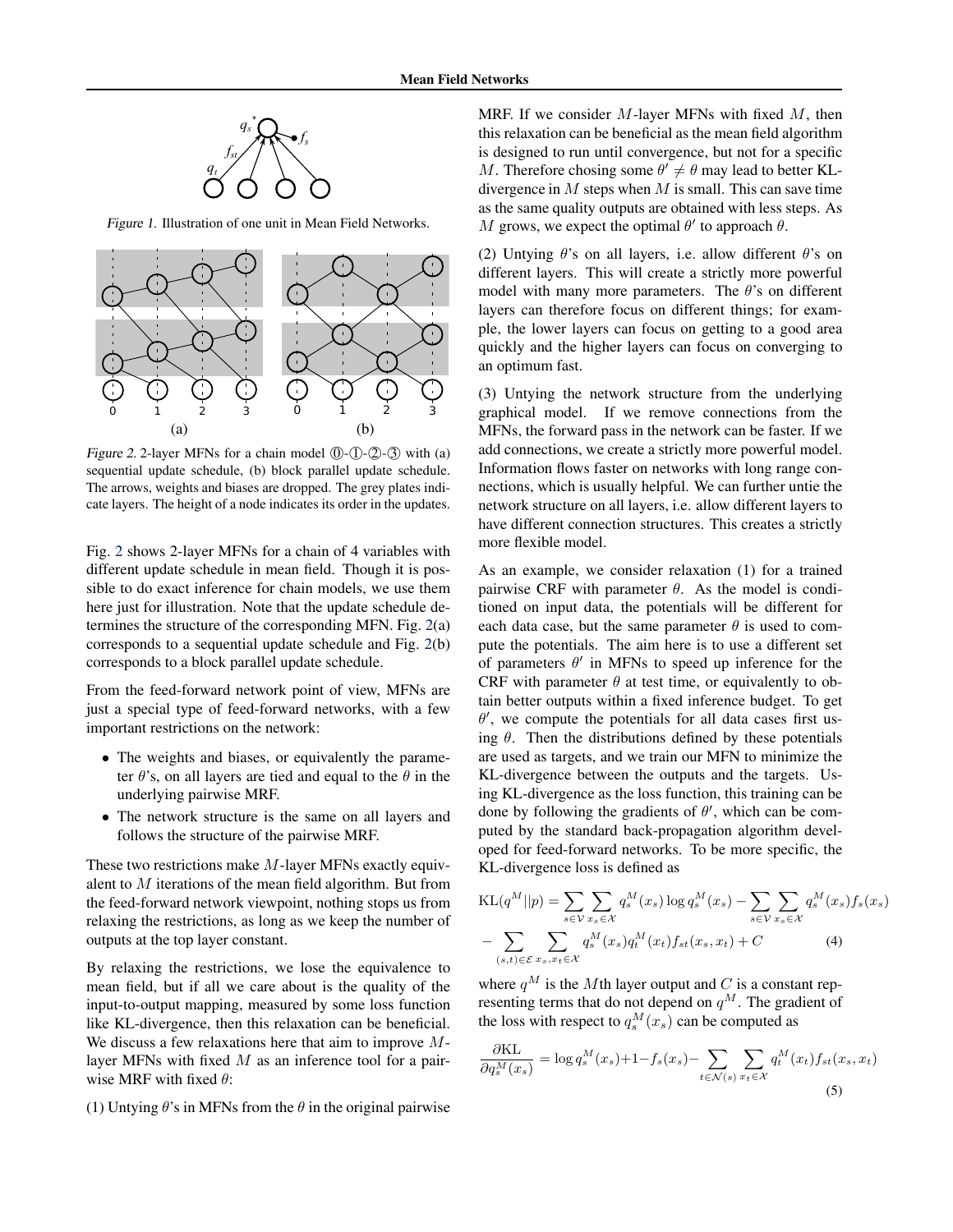The gradient with respect to  $\theta'$  follows from the chain rule, as  $q^M$  is a function of  $\theta'$ .

At test time,  $\theta'$  instead of  $\theta$  is used to compute the outputs, which is expected to get to the same results as using mean field in fewer steps.

The discussions above focus on making MFNs better tools for inference. We can, however, take a step even further, to abandon the underlying pairwise MRF and use MFNs directly as discriminative models. For this setting, MFNs correspond to conditional distributions of form  $q_{\theta'}(\mathbf{x}|\mathbf{y})$  where y is some input and  $\theta'$  is the parameters. The q distribution is factorial, and defined by a forward pass of the network. The weights and biases on all layers as well as the initial distribution at the bottom layer can depend on y via functions with parameters  $\theta'$ . These discriminative MFNs can be learned using a training set of  $(\hat{\mathbf{x}}, \hat{\mathbf{y}})$  pairs to minimize some loss function. An example is the element-wise hinge loss, which is better defined on inputs to the output layers  $a_s^*(x_s) = f_s(x_s) + \sum_{t \in \mathcal{N}(s)} \sum_{x_t} q_t(x_t) f_{st}(x_s, x_t)$ , i.e. the exponent part in Eq. [3](#page-0-0)

$$
L(a^M, \hat{\mathbf{x}}) = \sum_{s \in \mathcal{V}} \left[ \max_k \left\{ a_s^M(k) + \Delta(k, \hat{y}_s) \right\} - a_s^M(\hat{y}_s) \right] \tag{6}
$$

where  $\Delta$  is the task loss function. An example is  $\Delta(k, \hat{y}_s) = c\mathbf{I}[k \neq \hat{y}_s]$ , where c is the loss for mislabeling and I[.] is the indicator function. The gradient of this loss with respect to  $a^M$  has a very simple form

$$
\frac{\partial L}{\partial a_s^M(k)} = \mathbf{I}[k = k^*] - \mathbf{I}[k = \hat{y}_s]
$$
(7)

where  $k^* = \operatorname{argmax}_k \left\{ a_s^M(k) + \Delta(k, \hat{y}_s) \right\}$ . The gradient of  $\theta'$  can then be computed using back-propagation.

Compared to the standard paradigm that uses intractable inference during learning, these discriminative MFNs are trained with fixed inference budget (M steps/layers) in mind, and therefore can be expected to work better when we only run the inference for a fixed number of steps. The discriminative formulation also enables the use of a variety of different loss functions more suitable for discriminative tasks like the hinge loss defined above, which is usually not straight-forward to be integrated into the standard paradigm. Many relaxations described before can be used here to make the discriminative model more powerful, for example untying weights on different layers.

# 2. Related Works

Previous work by Justin Domke [\(Domke,](#page-4-0) [2011;](#page-4-0) [2013\)](#page-4-0) and Stoyanov et al.[\(Stoyanov et al.,](#page-4-0) [2011\)](#page-4-0) are the most related to ours. In [\(Domke,](#page-4-0) [2011;](#page-4-0) [2013\)](#page-4-0), the author described the idea of truncating message-passing at learning and test time to a fixed number of steps, and back-propagating through the truncated inference procedure to update parameters of the underlying graphical model. In [\(Stoyanov et al.,](#page-4-0) [2011\)](#page-4-0) the authors proposed to train graphical models in a discriminative fashion to directly minimize empirical risk, and used back-propagation to optimize the graphical model parameters.

Compared to their approaches, our MFN model is one step further. The MFNs have a more explicit connection to feedforward neural networks, which makes it clear to see where the restrictions of the model are, and also more straightforward to derive gradients for back-propagation. MFNs enables some natural relaxations of the restrictions like weight sharing, which leads to faster and better inference as well as more powerful prediction models. When restricting our MFNs to have the same weights and biases on all layers and tied to the underlying graphical model, we can recover the method in [\(Domke,](#page-4-0) [2011;](#page-4-0) [2013\)](#page-4-0) for mean field.

Another work by [\(Jain,](#page-4-0) [2007\)](#page-4-0) briefly draws a connection between mean field inference of a specific binary MRF with neural networks, but did not explore further variations.

A few papers have discussed the compatibility between learning and approximate inference algorithms theoretically. [\(Wainwright,](#page-4-0) [2006\)](#page-4-0) shows that inconsistent learning may be beneficicial when approximate inference is used at test time, as long as the learning and test time inference are properly aligned. [\(Kulesza & Pereira,](#page-4-0) [2007\)](#page-4-0) on the other hand shows that even when using the same approximate inference algorithm at training and test time can have problematic results when the learning algorithm is not compatible with inference. MFNs do not have this problem, as training follows the exact gradient of the loss function.

On the neural networks side, people have tried to use a neural network to approximate intractable posterior distributions for a long time, especially for learning sigmoid belief networks, see for example [\(Dayan et al.,](#page-4-0) [1995\)](#page-4-0) and recent paper [\(Mnih & Gregor,](#page-4-0) [2014\)](#page-4-0) and citations therein. As far as we know, no previous work on the neural network side have discussed the connection with mean field or belief propagation type methods used for variational inference in graphical models.

A recent paper [\(Korattikara et al.,](#page-4-0) [2014\)](#page-4-0) develops approximate MCMC methods with limited inference budget, which shares the spirit of our work.

# 3. Preliminary Experiment Results

We demonstrate the performance of MFNs on an image denoising task. We generated a synthetic dataset of  $50 \times 100$ images. Each image has a black background (intensity 0) and some random white (intensity 1) English letters as foreground. Then flipping noise (pixel intensity fliped from 0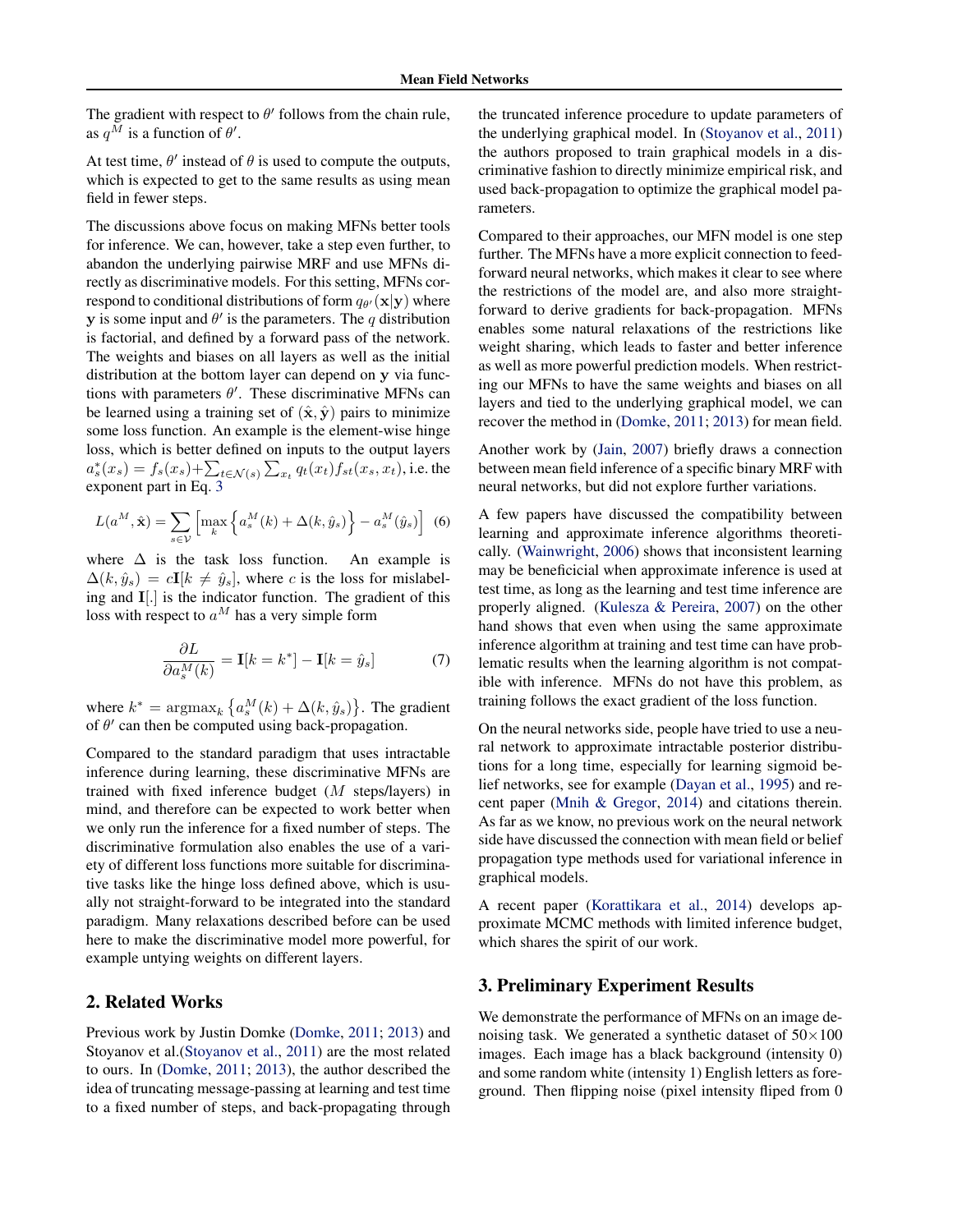# **CALL FORE APER**

Figure 3. Three pairs of example images, in each pair: left image is the noisy input image, right image is the ground truth label.

to 1 or 1 to 0) and Gaussian noise are added to each pixel. The task is to recover the clean text images from the noisy images, more specifically, to label each pixel into one of two classes: foreground or background. In this way it is also a binary segmentation problem. We generated training and test sets, each containing 50 images. A few example images and corresponding labels are shown in Fig. 3.

The baseline model we consider in the experiments is a pairwise CRF. The model defines a posterior distribution of output label x given input image y. For each pixel s the label  $x_s \in \{0, 1\}$ . The conditional unary potentials are defined using a linear model  $f_s(x_s; y) = x_s \mathbf{w}^\top \phi(y, s)$ , where  $\phi(y, s)$  extracts a 5×5 window around pixel s and padded with a constant 1 to form a 26-dimensional feature vector, w is the parameter vector for unary potentials. The pairwise potentials are defined as Potts potentials,  $f_{st}(x_s, x_t; \mathbf{y}) = p_{st}I[x_s = x_t]$ , where  $p_{st}$  is the penalty for pixel  $s$  and  $t$  to take different labels. We use one single penalty  $p_h$  for all horizontal edges and another  $p_v$  for all vertical edges. In total, the baseline model specified by  $\theta = (\mathbf{w}, p_h, p_v)$  has 28 parameters.

For all inference procedures in the experiments for both mean field and MFNs, the distributions are initialized by taking softmax of unary potentials.

We learn  $\theta$  for the baseline model by gradient ascent to maximize the conditional log likelihood of training data. To compute the gradients, the posterior expectations are approximated using marginals obtained by running mean field for 30 steps (abbrev. MF-30).  $\theta$  is initialized as an all 1 vector, except that the weight for constant feature in unary model is set to  $-5 \times 5/2 = -12.5$ . We denote this initial parameter setting as  $\theta_0$ , and the parameters after training as  $\theta_{\rm MF}$ . With MF-30,  $\theta_0$  achieves an accuracy of 0.7957 on test set, after training, the accuracy improves to 0.8109.

### 3.1. MFN for Inference

In the first experiment, we learn MFNs to do inference for the CRF model with parameter  $\theta_{\text{MF}}$ . We train M-layer MFNs (MFN- $M$ ) with fully untied weights on all layers to minimize the KL-divergence loss for  $M = 1, 3, 10, 30$ . The MFN parameters on all layers are initialized to be the same as  $\theta_{\rm MF}$ .

As baselines, the average KL-divergence on test set using MF-1, MF-3, MF-10 and MF-30 are −12779.05, −12881.50, −12904.43, −12908.54. Note these numbers are the KL-divergence without the constant corresponding to log-partition function, which we cannot compute. The corresponding KL-divergence on test set for MFN-1, MFN-3, MFN-10, MFN-30 are −12837.87, −12893.52, −12908.80, −12909.34. We can see that MFNs improve performance more significantly when  $M$  is small, and MFN-10 is even better than MF-30, while MF-30 runs the inference for 20 more iterations than MFN-10.

### 3.2. MFN as Discriminative Model

In the second experiment, we train MFNs as discriminative models for the denoising task directly. We start with a three-layer MFN with tied weights (MFN-3-t). The MFN parameters are initialized to be the same as  $\theta_{\rm MF}$ . As baselines, MF-3 with  $\theta_{\rm MF}$  achieves an accuracy of 0.8065 on test set, and MF-30 with  $\theta_0$  and  $\theta_{\text{MF}}$  achieves accuracy 0.7957 and 0.8109 respectively as mentioned before.

We learn MFN-3-t to minimize the element-wise hinge loss with learning rate 0.0005 and momentum 0.5. After 50 gradient steps, the test accuracy improves and converges to around 0.8134, which beats all the mean field baselines and is even better than MF-30 with  $\theta_{\text{MF}}$ .

Then we untie the weights of the three-layer MFN (denoted MFN-3) and continue training with larger learning rate 0.002 and momentum 0.9 for another 200 steps. The test accuracy improves further to around 0.8151. During learning, we observe that the gradients for the three layers are usually quite different: the first and third layer gradients are usually much larger than the second layer gradients. This may cause a problem for MFN-3-t, which is essentially using the same gradient (sum of gradients on three layers) for all three layers.

As a comparison, we tried to continue training MFN-3 t without untying the weights using learning rate 0.002 and momentum 0.9. The test accuracy improves to around 0.8145 but oscillated a lot and eventually diverged. We've tried a few smaller learning rate and momentum settings but can not get the same level of performance as MFN-3 within 200 steps.

### 4. Discussion and Ongoing Work

In this paper we proposed the Mean Field Networks, based on a feed-forward network view of the mean field algorithm with fixed number of iterations. We show that relaxing the restrictions on MFNs can improve inference efficiency and discriminative performance. There are a lot of possible extensions around this model and we are working on a few of them: (1) integrate learning graphical model and learning inference model together; (2) relaxing the network structure restrictions; (3) extend the method to other inference algorithms like belief propagation.